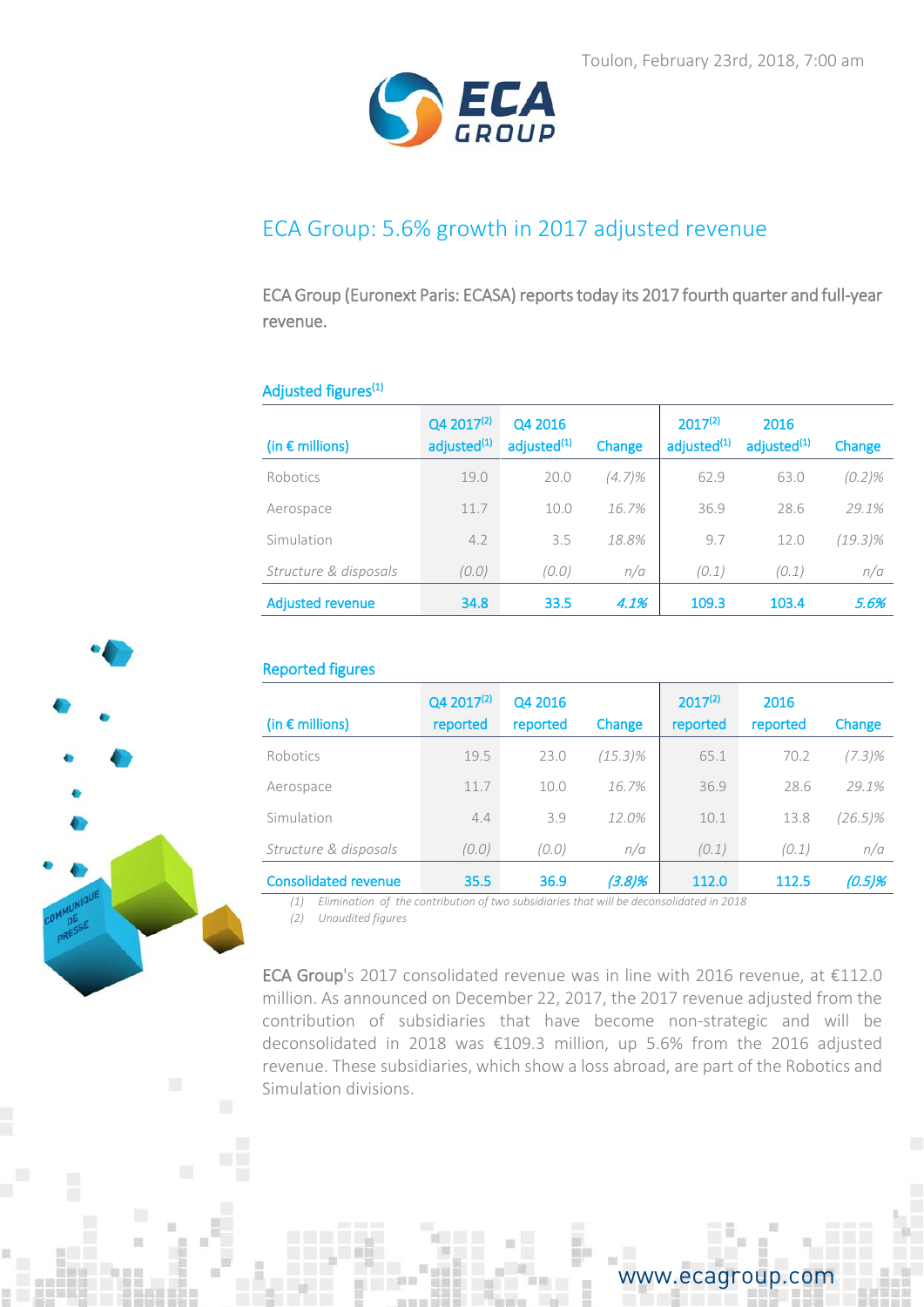

In the **Robotics** division, adjusted revenue was  $\epsilon$ 19.0 million in the fourth quarter, down 4.7%. Several major contracts in ground robotics and underwater robotics for Oil & Gas that were expected in the fourth quarter began to materialize only in early 2018.

Revenue from the **Aerospace** division was  $\epsilon$ 11.7 million in the fourth quarter of 2017, an increase of 16.7% compared with 2016. The division's strong performance was buoyed by the new [emergency locator transmitter](https://www.ecagroup.com/en/activities/aerospace-emergency-locator-transmitters-elts) business, which posted strong sales, and by solid performance in the [embedded equipment](https://www.ecagroup.com/en/aerospace/aerospace-on-board-electronics) and [GSE](https://www.ecagroup.com/en/aerospace/aerospace-ground-support-equipment-mgse-egse) businesses. The [production line assembly business](https://www.ecagroup.com/en/aerospace/aerospace-assembly-lines) posted a decline as a result of delays on some aeronautics projects.

Finally, the adjusted revenue of the **Simulation** division was  $\epsilon$ 4.2 million in the fourth quarter of 2017, up 18.8% from the same period in 2016. The division benefited from the execution of a contract for [military vehicle driving simulators \(MVS\)](https://www.ecagroup.com/en/solutions/military-vehicle-simulator) for a customer in the Middle East [\(see February 21, 2017](https://www.ecagroup.com/en/financial/eca-group-announces-2nd-contract-military-vehicle-training-simulators) press release ).

### **Outlook**

Since the beginning of 2018, the ECA Group has announced two important commercial successes.

The SMINEX order [\(see January 10, 2018](https://www.ecagroup.com/en/business/over-30-meu-contract-eca-group-supply-unmanned-ground-vehicles-ugvs-french-ministry-armed) press release) for €30 million including optional tranches marked a major step forward for the Group. It is the first substantial order of [IGUANA](https://www.ecagroup.com/en/solutions/iguana-e-ugv-unmanned-ground-vehicle) ground robots, which were developed in the last few years. In addition, the partnership with the Petrus oil services company will generate a minimum combined revenue of €6 million over the next four years and position ECA Group's A18D autonomous underwater robot on the Oil & Gas services market [\(see February 15, 2018](https://www.ecagroup.com/en/financial/eca-group-petrus-significant-partnership-and-positioning-subsea-robotics-services-auvs-and) press release). These two successes confirm the trend of robot use in an increasing number of civil and military applications.

During the year, the ECA Group is expected to continue to grow as it markets products developed in recent years, and it expects to advance initiatives relating to improving its profitability, with an emphasis on improving operating efficiency and reducing costs.

In this context, ECA Group aims to generate slightly higher revenue in 2018 than in 2017.

www.ecagroup.com

### Next release

Full year revenue on Tuesday April 3rd 2018 before market opening.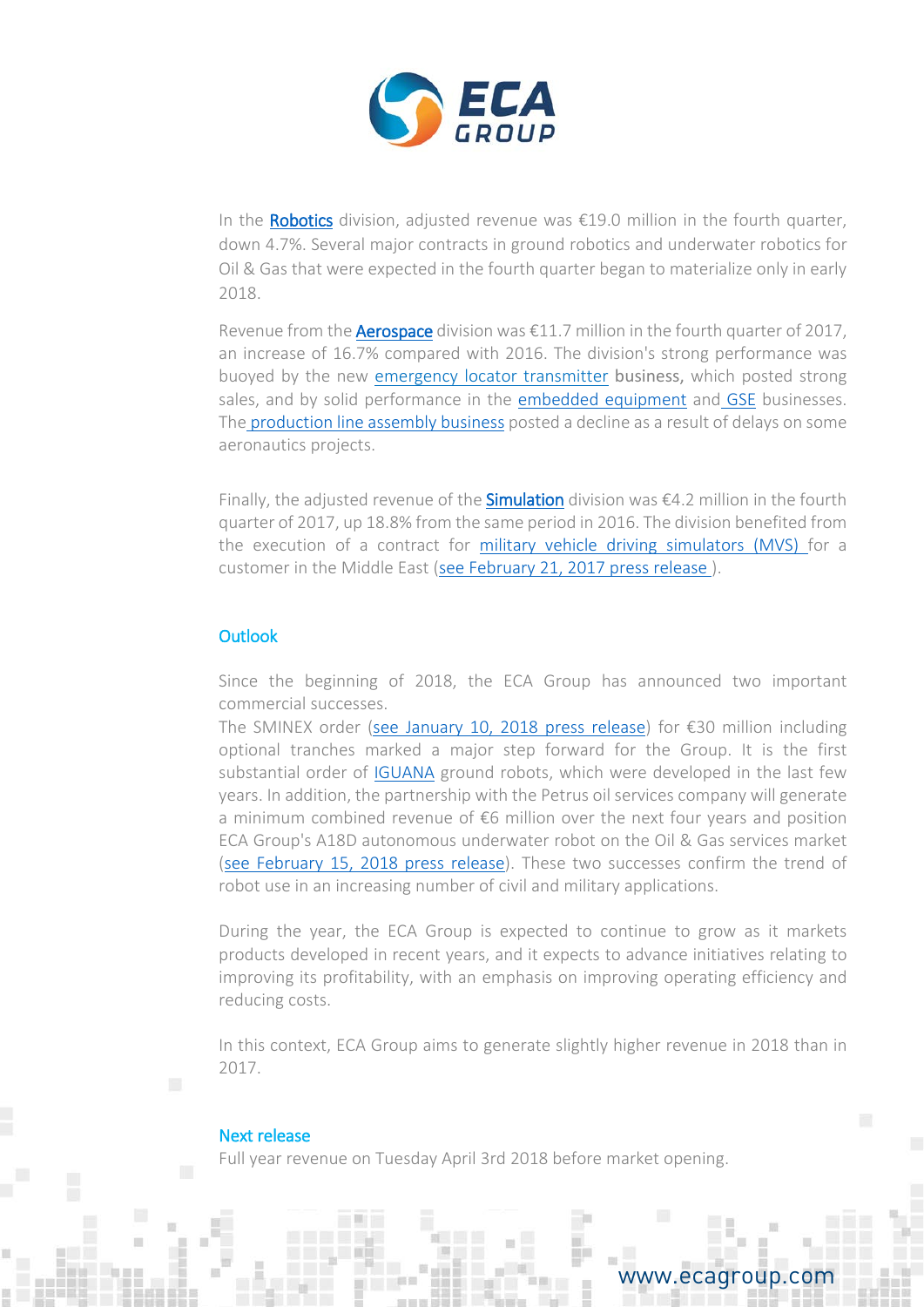

a Papi

₩,

u i

t<br>B

皿

ш

п

顶

Ì

 $\frac{1}{2}$ 

i.

H

88 T L

U

H

W IT

i<br>Ind

Ŵ

 $\mathbb{R}^n$ 

www.ecagroup.com

H.

i.

Ì

태

ü

H.

aille.

**HET** 

言語

眉